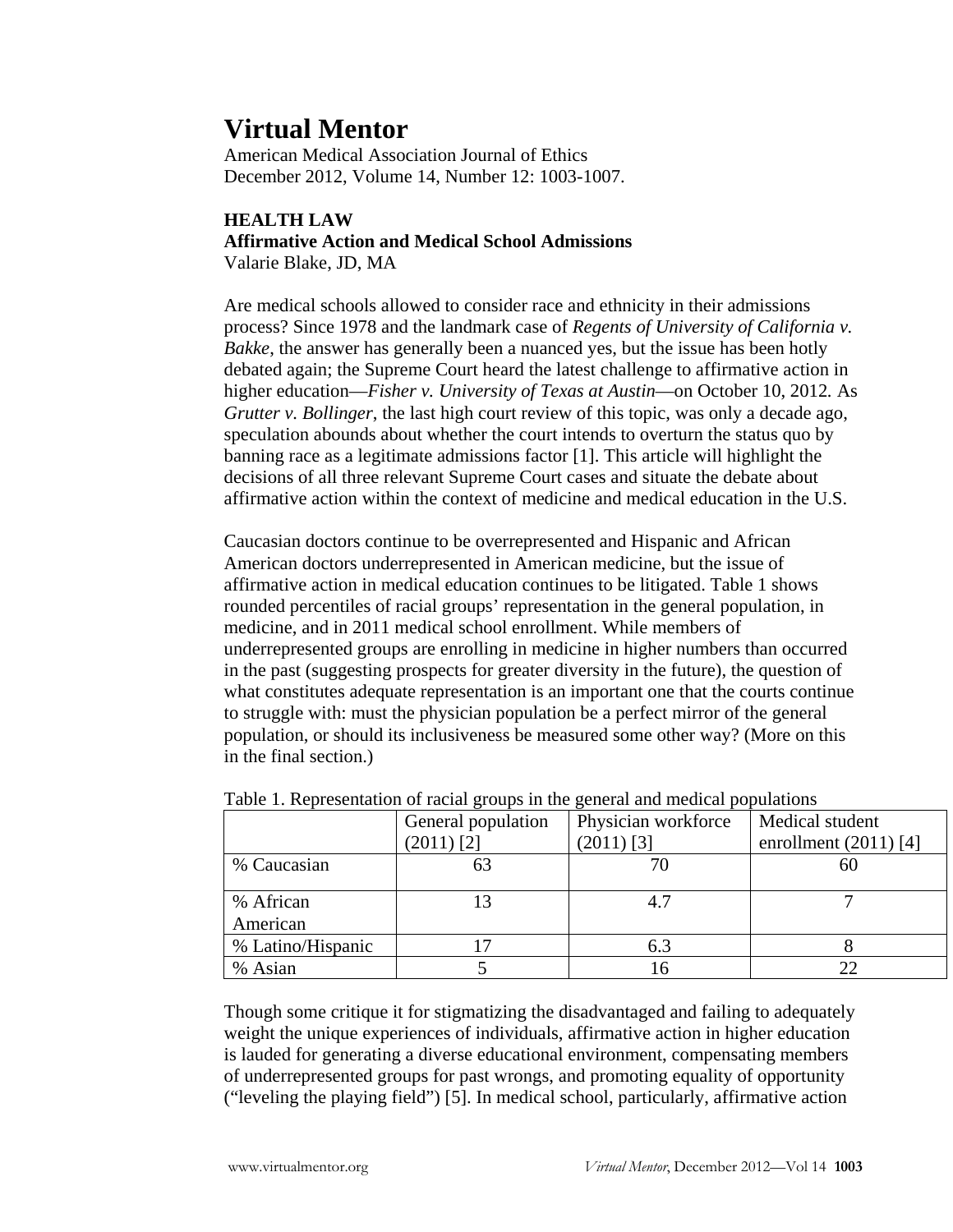is credited with producing a diverse physician workforce in the U.S. and helping to foster cultural sensitivity in all physicians with an inclusive educational environment. Some also believe it reduces racial, ethnic, and geographic health care disparities, which they see as associated with an overly homogenous clinical workforce [5, 6].

Three major Supreme Court cases highlight what is at stake in the battle over affirmative action in medical school admissions.

### *Regents of University of California v. Bakke* **(1978)**

In 1950, when the University of California's medical school first opened, all but three of its students were Caucasian (and the three were all of Asian descent) [7]. To help diversify its student body, the school developed two admissions pools—one exclusively for students from designated "minority" groups [7]. In the standard admission stream for 84 slots, all candidates with a GPA below 2.5 were excluded and those remaining were ranked based on interview, GPA, MCAT scores, extracurricular activities, and letters of recommendation [7]. The remaining 16 places were reserved for students who were disadvantaged or members of minority groups, who did not need to meet the 2.5 GPA cutoff and were not ranked against the candidates in the standard review [7].

A Caucasian student sued the medical school for discrimination when he was twice denied admission despite entrance scores significantly higher than those of other applicants accepted into the second pool [7]. Most significantly, the court upheld generally the right of schools to consider race as one factor in their admission process. They did, however, strike down UC's specific admission policy, which excluded white students from those 16 places, as unconstitutional and require it to admit the previously rejected student [7]. Some justices thought the policy violated Fourteenth Amendment equal protection rights which guarantee all persons "the equal protection of the laws" and others argued it was a violation of Title VI of the Civil Rights Act (1964), which bans racial discrimination by all entities receiving federal financial assistance [8, 9]. The basic principle of the *Bakke* decision was that, while schools cannot outright exclude anyone on the basis of race, they can use race as a "plus" factor that can be weighed in an individual's admission along with other salient factors like academics.

#### *Grutter v. Bollinger* **(2003)**

Twenty-five years later, the Supreme Court again upheld the general right of schools to consider race in their admissions policies. In *Grutter*, the University of Michigan Law School used race as a "plus" factor in its admission process, to ensure the enrollment of a "critical mass" of students from minority groups to achieve the educational benefits of a diverse student body [10]. The law school took a flexible approach to reviewing its candidates based on academics, talent, experience, motivation, and ability to contribute to a diverse student body [10]. In the latter, faculty considered broadly how a student might contribute to diversity, including factors beyond race or ethnicity alone [10].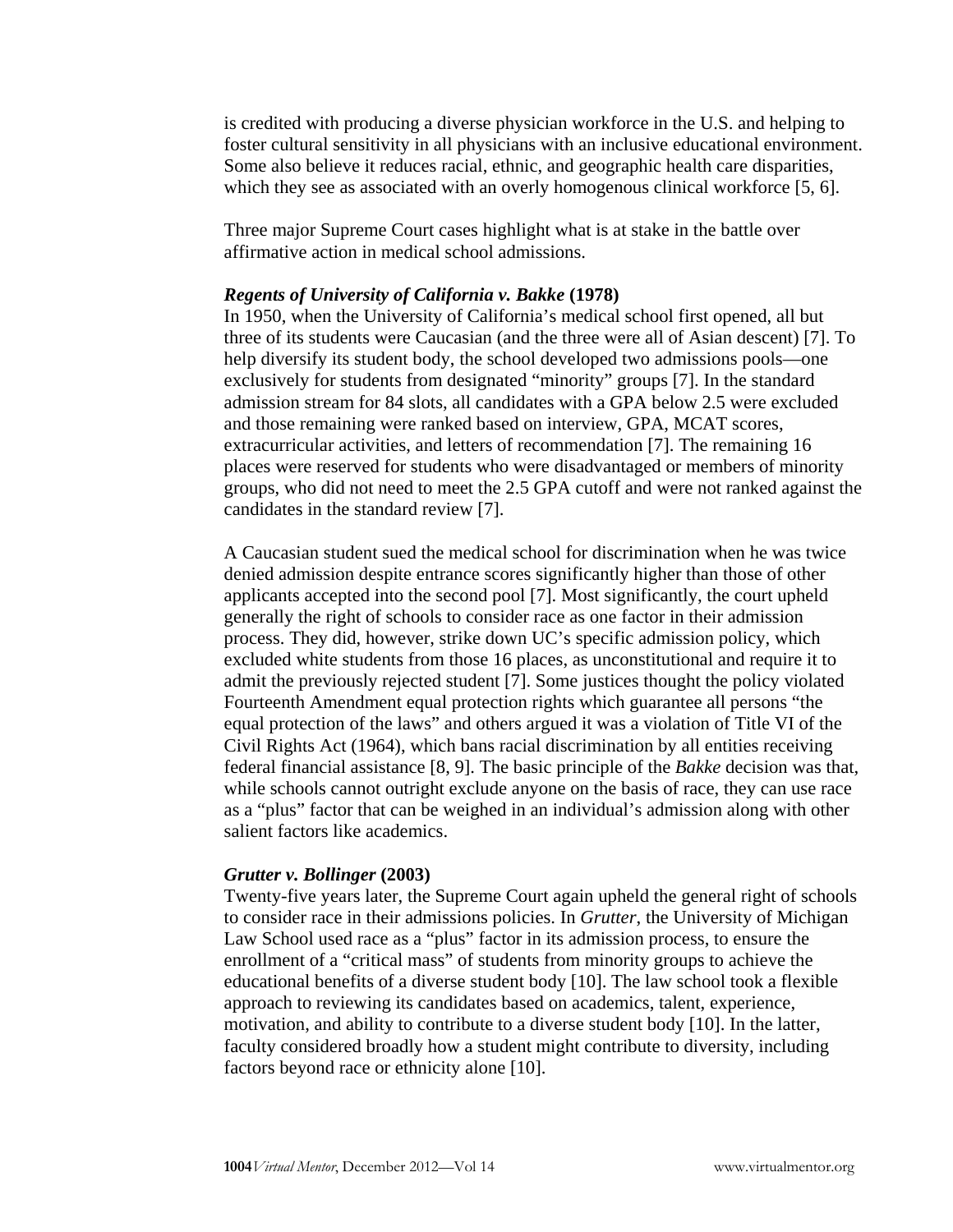A Caucasian student sued the school, arguing racial discrimination played a role in her being denied admission, but the Supreme Court upheld Michigan's admissions policy [10]. The law school was found to use race as a "plus" factor only, as one of a variety of positive admissions qualities [10]. Such efforts did not violate the Equal Protection clause because they narrowly considered race based on a compelling need to obtain educational benefit from diversity and, unlike in *Bakke*, the policy did not outright exclude any group or "preserve" a certain number of positions—the defamed "quota" system—on the basis of race alone [10]. *Grutter* is a model for how medical schools can constitutionally consider race in their admission policies, but the outcome of *Fisher* could change these standards [11].

### *Fisher v. University of Texas at Austin* **(2012-2013)**

The latest case to shape the fate of affirmative action in school admissions concerns a policy in undergraduate admissions at the University of Texas at Austin [12]. UT Austin's intended goal in drafting the policy, as in *Grutter* and *Bakke*, was to improve the educational environment for students by increasing diversity [12]. Students can be accepted through two processes: (1) any Texas student in the top 10 percent of his or her high school's graduating class is automatically admitted, which accounts for approximately 85 percent of all admissions in a given year, and (2) for the remaining 15 percent of slots, race is a "plus" factor to be considered along with a variety of personal and academic achievements, as in *Grutter* [12, 13]. The policy has been successful at diversifying the student population—UT now ranks sixth in the nation for graduating nonwhite students, enrollment of African American students has doubled and Hispanic enrollment is 1.5 times greater than it was before the policy's implementation [13].

The current legal challenge to UT's policy began when two Caucasian students, denied admission under both pathways, filed suit alleging discrimination on the basis of race in violation of their Fourteenth Amendment right to equal protection [12]. Their claim has lost in both the federal district and appellate courts [12]. The Fifth Circuit Court of Appeals, the highest court to review it before the Supreme Court, reasoned that, like Michigan, UT considers race along with many other factors, evaluates students individually, and evaluates all students equally regardless of race [12]. Moreover, UT has carefully tied its affirmative action policies to its goal of diversifying the educational experience [12]. The Fifth Circuit Court cautioned, however, that it was not approving UT's policy for perpetuity—noting the dramatic increases in nonwhite students the "top ten percent" program was creating, the court noted that that policy may soon eliminate a need for the contested one [12].

The Supreme Court heard arguments on October 10, 2012, and will issue its verdict in this landmark case in the coming months. One question raised in oral arguments was whether those who brought suit have a right to do so and whether they have in fact been injured, given that they have since been accepted at and graduated from other schools [14]. It is unlikely, but conceivable, that the court could decline to give a verdict for these reasons.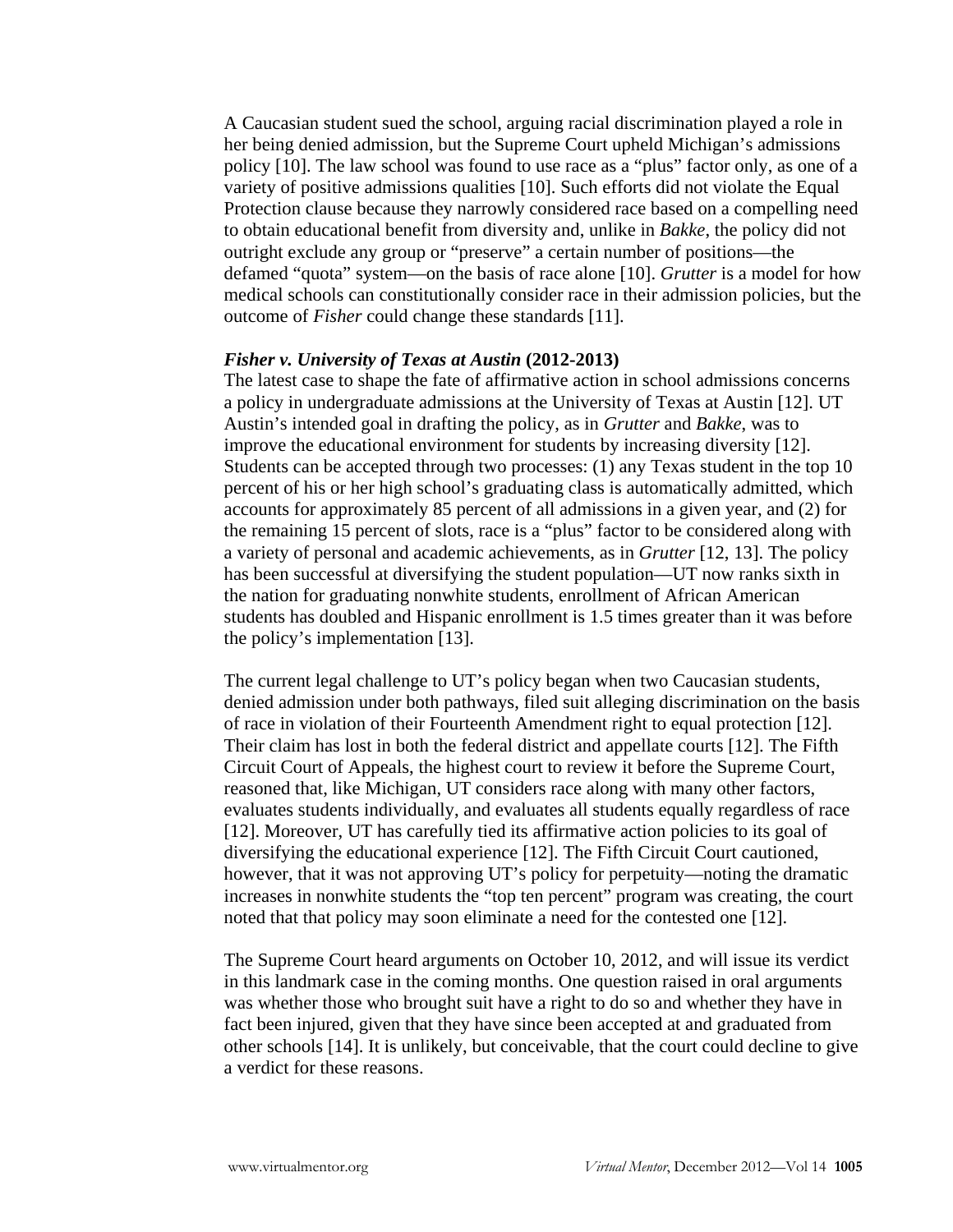Another question is whether the court might overturn all race-conscious admissions as unconstitutional or deal exclusively with UT's policy, which would have little effect on any other school [15]. This is related to the question of what constitutes "critical mass," or when a university should stop affirmative action admissions. One of the justices pointed out in arguments that the UT policy raised African American enrollment from 4 to 6 percent, but the state's population is 12 percent African American [14]. UT argued that comparison to the population should not be the measurement, because *Grutter* does not allow quotas [14]. One possible test for critical mass was whether the underrepresented group would feel isolated amongst the student body [14]. Additionally, the question of whether critical mass can be achieved through race-neutral policies was raised [14]. Justices also questioned whether focusing on race was more important than focusing on socioeconomic status for enhancing classroom diversity [14].

The decision in this landmark case will have significant implications for the composition of the medical profession and for higher education generally. More broadly, the Fifth Circuit Court's question is one that will undoubtedly receive more consideration in the coming decades: will there be a point when affirmative action is no longer needed or appropriate?

## **References**

- 1. Gallegos A. Affirmative action: high court may rewrite med school admission policies. *American Medical News*. September 24, 2012. http://www.ama-assn.org/amednews/2012/09/24/prl20924.htm. Accessed October 2, 2012.
- 2. United States Census Bureau. State and county quick facts. http://quickfacts.census.gov/qfd/states/00000.html. Accessed October 4, 2012.
- 3. American Medical Association. *Physician Characteristics and Distribution in the US*. Chicago, IL: American Medical Association; 2011.
- 4. Association of American Medical Colleges. Table 31: total enrollment by US medical school and race and ethnicity, 2011. https://www.aamc.org/download/160146/data/table31-enrll-race-sch-2011.pdf. Accessed October 4, 2012.
- 5. DeVille K, Kopelman LM. Diversity, trust, and patient care: affirmative action in medical education 25 years after Bakke. *J Med Philos*. 2003;28(4):489-516.
- 6. Lakhan SE. Diversification of US medical schools via affirmative action implementation. *BMC Med Educ*. 2003;3:6.
- 7. *Regents of Univ Calif v Bakke*, 438 US 265 (1978).
- 8. US Const Amend XIV.
- 9. Title VI of the Civil Rights Act of 1964, 42 US §2000d.
- 10. *Grutter v Bollinger*, 539 US 306 (2003).
- 11. Association of American Medical Colleges. Assessing medical school admissions policies: implications of the US Supreme Court's affirmativeaction decisions. 2003.